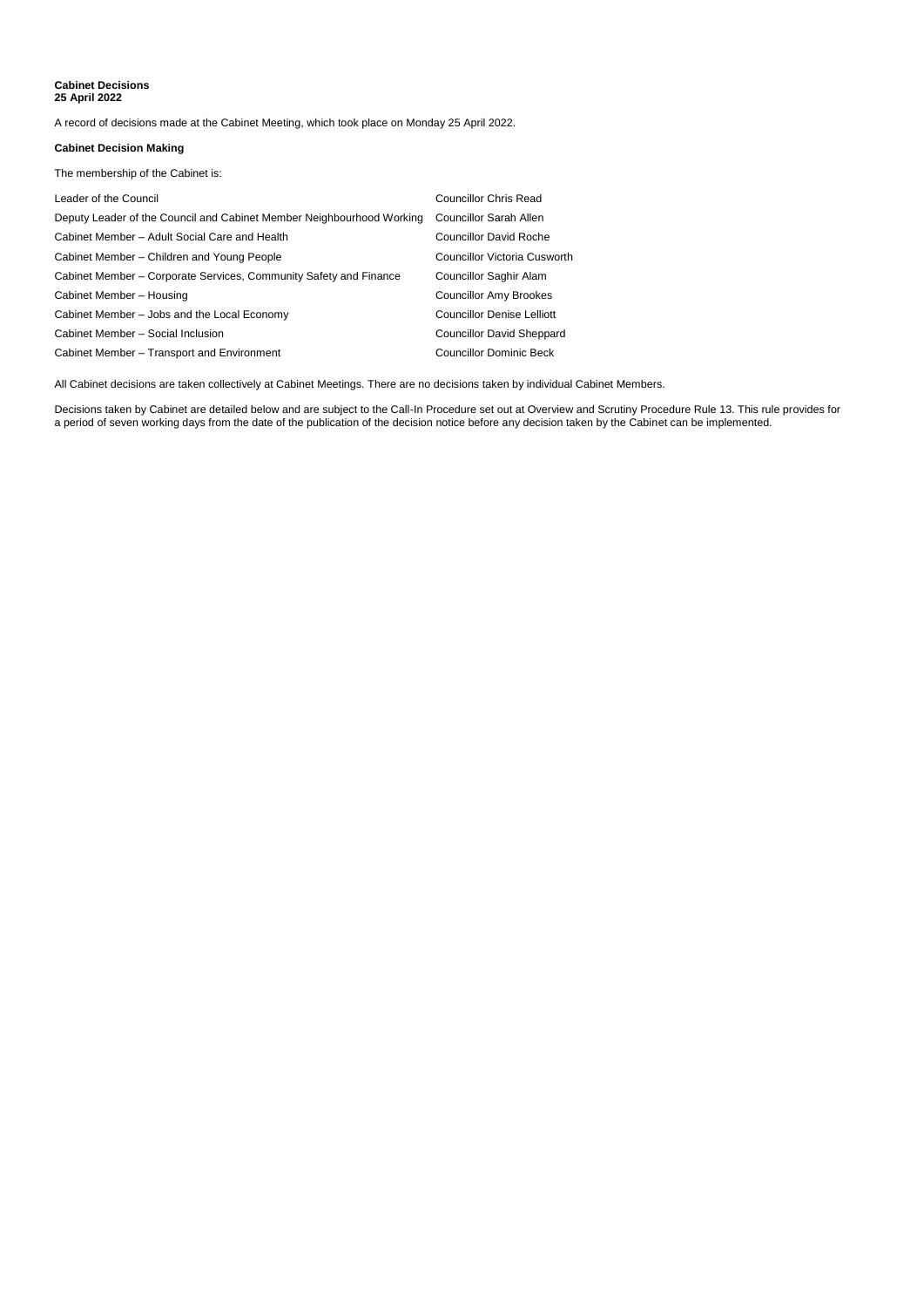## **CABINET DECISIONS TAKEN ON 25 April 2022**

| <b>Report Title</b><br>Dedicated<br><b>Schools Grant</b><br><b>High Needs</b><br><b>Block Safety</b><br>Valve<br>Programme | <b>Portfolio</b><br><b>CM Children</b><br>and Young<br>People | <b>Directorate</b><br>Children and<br>Young People's<br>Services | <b>Contact Officer</b><br>Suzie Joyner,<br><b>Strategic Director</b><br><b>CYPS</b> | Decision /<br><b>Recommendations</b><br>agreed<br>That Cabinet:<br>Note the delegated<br>decision taken by the<br>Strategic Director as<br>agreed by Cabinet in<br>December 2021 to enter<br>into the 'Safety Valve'<br>Intervention Programme<br>Agreement.<br>Agree as part of the<br>involvement in 'Safety<br>Valve' intervention<br>programme to submit a<br>capital request to the DfE<br>to develop SEND provision<br>in the borough to aid<br>delivery of the programme.<br>Agree that all associated<br>information incorporated in<br>the report and appendices<br>be noted including key<br>risks and areas subject to<br>review within the DfE<br>finalised document.<br>Agree that an annual<br>progress report is<br>presented to Cabinet.<br>Note that the Audit<br>Committee will receive<br>updates, if they so wish, on | <b>Alternative</b><br><b>Options</b><br><b>Considered</b><br>Report -<br><b>Dedicated</b><br><b>Schools Grant</b><br><b>High Needs</b><br><b>Block Safety</b><br><b>Valve</b><br>Programme | <b>Conflict of</b><br><b>Interest</b><br>Recorded<br>None. | <b>Dispensations</b><br><b>Granted</b><br>N/A | <b>Action Date</b><br>05/05/22 |
|----------------------------------------------------------------------------------------------------------------------------|---------------------------------------------------------------|------------------------------------------------------------------|-------------------------------------------------------------------------------------|-------------------------------------------------------------------------------------------------------------------------------------------------------------------------------------------------------------------------------------------------------------------------------------------------------------------------------------------------------------------------------------------------------------------------------------------------------------------------------------------------------------------------------------------------------------------------------------------------------------------------------------------------------------------------------------------------------------------------------------------------------------------------------------------------------------------------------------------|--------------------------------------------------------------------------------------------------------------------------------------------------------------------------------------------|------------------------------------------------------------|-----------------------------------------------|--------------------------------|
|                                                                                                                            |                                                               |                                                                  |                                                                                     | the implementation of the<br>Safety Valve Intervention<br>Programme via their<br>regular reports on the Risk<br>Register.                                                                                                                                                                                                                                                                                                                                                                                                                                                                                                                                                                                                                                                                                                                 |                                                                                                                                                                                            |                                                            |                                               |                                |
| <b>Banning Order</b><br>Policy (Private<br>Sector<br>Housing)                                                              | CM Housing                                                    | Regeneration and<br>Environment                                  | Paul Woodcock,<br><b>Strategic Director</b><br>of Regeneration<br>and Environment   | That Cabinet approve the<br>new Banning Order Policy.                                                                                                                                                                                                                                                                                                                                                                                                                                                                                                                                                                                                                                                                                                                                                                                     | Report -<br><b>Banning Order</b><br><b>Policy (Private</b><br><b>Sector</b><br>Housing)                                                                                                    | None.                                                      | N/A                                           | 05/05/22                       |
| Introduction of<br><b>First Homes</b><br>and Approval of<br><b>Local Eligibility</b><br>Criteria                           | CM Jobs and<br>the Local<br>Economy                           | Regeneration and<br>Environment                                  | Paul Woodcock,<br><b>Strategic Director</b><br>of Regeneration<br>and Environment   | That Cabinet:<br>Note the introduction of<br>First Homes as a<br>mandatory requirement by<br>Central Government.<br>Approve the proposed local<br>eligibility criteria as<br>additional requirements<br>over and above the First<br>Homes mandatory national<br>criteria. The local eligibility<br>criteria would be published<br>in an Interim Policy<br>Statement on the Council's<br>website.<br>Approve the introduction of<br>a fee charging system to<br>cover reasonable costs<br>associated with the<br>administration of First<br>Homes in perpetuity.<br>Approve delegation to the<br>Strategic Director for<br>Regeneration and<br>Environment, in                                                                                                                                                                             | Report -<br><b>Introduction of</b><br><b>First Homes</b><br>and Approval<br>of Local<br>Eligibility<br>Criteria                                                                            | None.                                                      | N/A                                           | 05/05/22                       |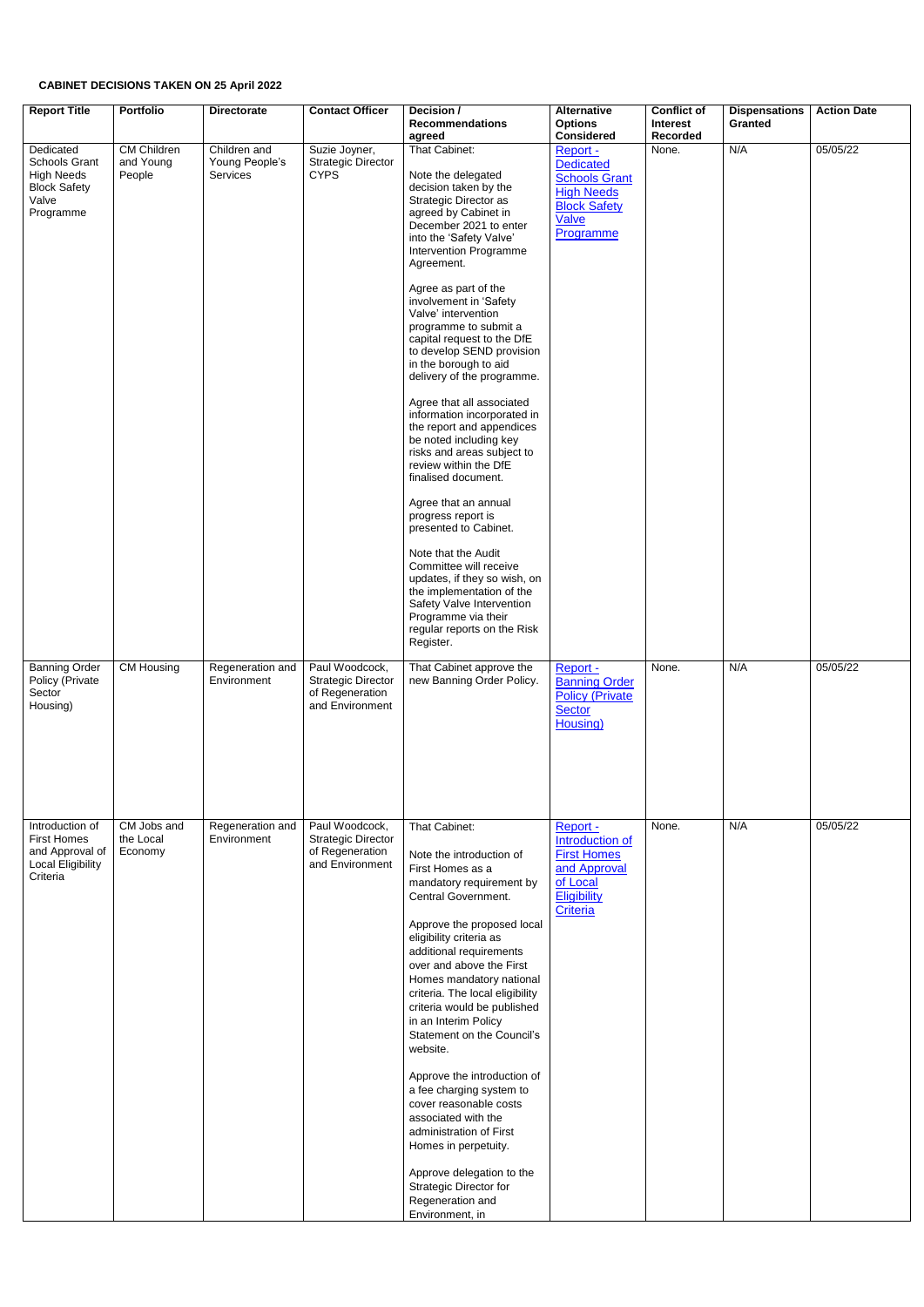| <b>Report Title</b>                   | <b>Portfolio</b>                    | <b>Directorate</b>                  | <b>Contact Officer</b>                                                            | Decision /<br><b>Recommendations</b><br>agreed                                                                                                                                                                                                                                                                                                                                                                                                                                                                                                                                                                                                                                                         | <b>Alternative</b><br><b>Options</b><br><b>Considered</b>              | <b>Conflict of</b><br><b>Interest</b><br>Recorded | <b>Dispensations</b><br><b>Granted</b> | <b>Action Date</b> |
|---------------------------------------|-------------------------------------|-------------------------------------|-----------------------------------------------------------------------------------|--------------------------------------------------------------------------------------------------------------------------------------------------------------------------------------------------------------------------------------------------------------------------------------------------------------------------------------------------------------------------------------------------------------------------------------------------------------------------------------------------------------------------------------------------------------------------------------------------------------------------------------------------------------------------------------------------------|------------------------------------------------------------------------|---------------------------------------------------|----------------------------------------|--------------------|
|                                       |                                     |                                     |                                                                                   | consultation with the<br>Cabinet Member for Jobs<br>and the Local Economy, to<br>amend the First Homes<br>local eligibility criteria and<br>fee charging system as<br>required by monitoring and<br>review.                                                                                                                                                                                                                                                                                                                                                                                                                                                                                            |                                                                        |                                                   |                                        |                    |
| Hackney<br><b>Carriage Tariffs</b>    | CM Jobs and<br>the Local<br>Economy | Regeneration and<br>Environment     | Paul Woodcock,<br><b>Strategic Director</b><br>of Regeneration<br>and Environment | That the amendments to<br>the Hackney Carriage<br>tariffs and soiling charge<br>detailed in this report and<br>Appendix 1 be approved<br>along with a 14-day<br>consultation period.<br>That following the period of<br>consultation, if no<br>objections are received or<br>any objections received are<br>subsequently withdrawn,<br>then the amended tariffs<br>and soiling charge are to<br>take effect immediately.<br>Should any objections be<br>received following the<br>period of consultation then<br>a further report will be<br>presented to Cabinet to<br>determine whether the<br>fares should be agreed and<br>introduced, or amended<br>prior to their introduction.                  | Report -<br><b>Hackney</b><br><b>Carriage Tariffs</b>                  | None                                              | N/A                                    | 05/05/22           |
| Climate<br>Emergency<br>Annual Report | CM Jobs and<br>the Local<br>Economy | <b>Assistant Chief</b><br>Executive | Jo Brown,<br><b>Assistant Chief</b><br>Executive                                  | That Cabinet:<br>Note the progress to date<br>towards the NZ30 and<br>NZ40 targets.<br>Note the progress against<br>the actions from the<br>2021/22 Climate<br>Emergency Action Plan.<br>Agree the approach laid<br>out for continued<br>development of the<br>Council's response to the<br>Climate Emergency,<br>including an updated<br>Action Plan in 2022.<br>Submit the Climate<br><b>Emergency Annual Report</b><br>to the next Council meeting<br>for information.<br>Agree that developments<br>related to the Environment<br>Bill and the subsequent<br>impact on the waste and<br>recycling strategies be<br>submitted to the Improving<br><b>Places Select Commission</b><br>in due course. | Report -<br><b>Climate</b><br><b>Emergency</b><br><b>Annual Report</b> | None                                              | N/A                                    | 05/05/22           |